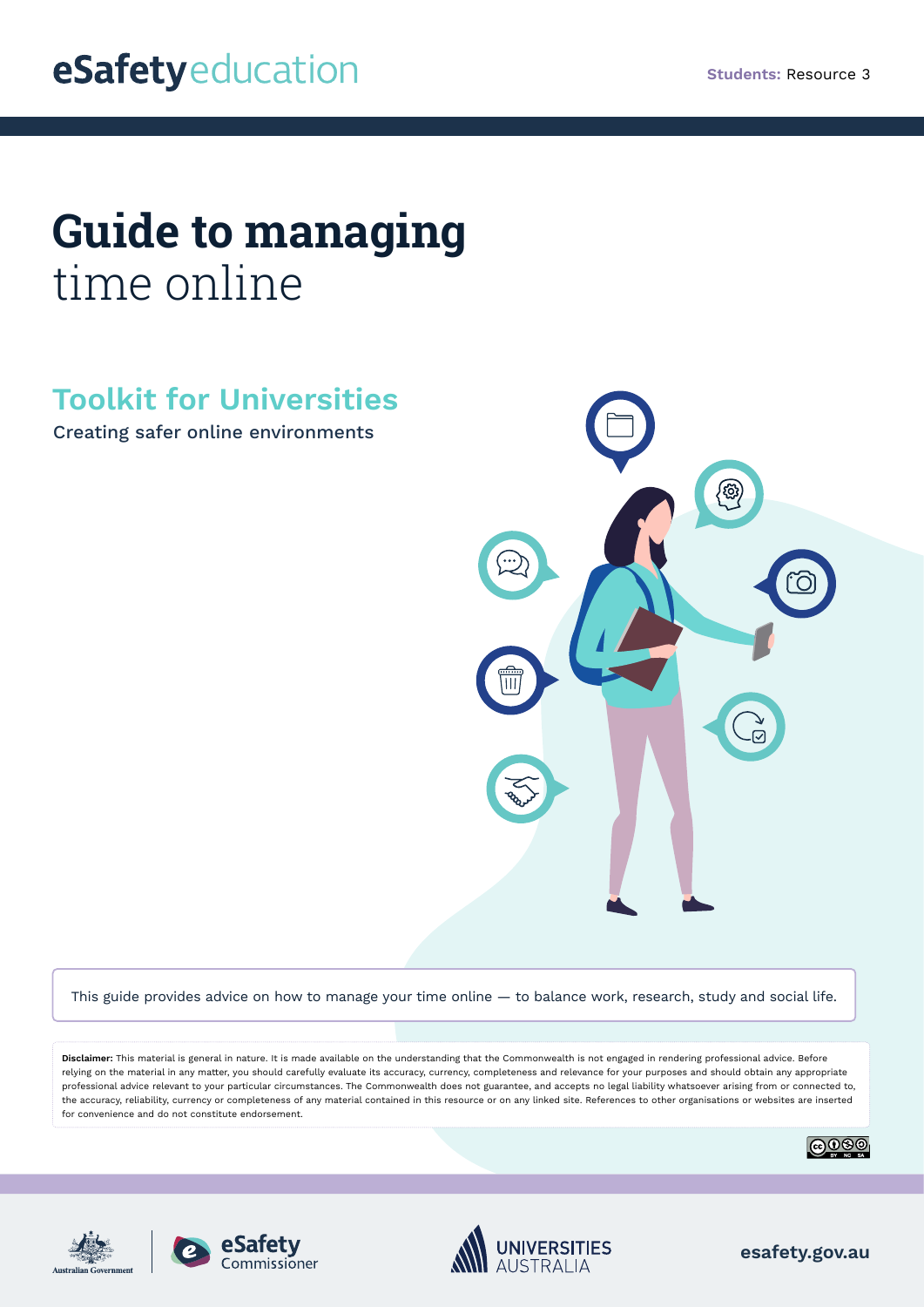It is unsurprising that learning and collaborating online is increasingly common. Already, our work and social lives are conducted online — including time streaming content, on social media services and online gaming. Being online supports our social connections, work and study and it is very easy to find ourselves spending most of the day in front of a screen. To avoid the negative impacts of too much time online it's important that we keep a balance between time online, and off.

## **How much is too much?**

The amount of time spent online that could be considered 'too much' will vary from person to person. When assessing your screen time, think through both the length of time online, as well as how it affects your friendships, family, health, work or study. Consider also the quality of any content or activities you engage with online — it's not all the same.

If the amount of time you spend online is negatively impacting your wellbeing, relationships or responsibilities, it is likely that you need to cut back.

# **Symptoms of spending too much time online**

The following signs may indicate that you are spending too much time online:

- **•** ongoing headaches, eye strain and sleep disturbance
- **•** neck, back or hand pain
- **•** online activities interfering with your health, wellbeing or relationships
- **•** regularly checking your device while trying to complete other tasks
- **•** constantly talking about things you have seen on social media
- **•** withdrawing from offline friends and activities
- **•** attributing more importance to your online activities and contacts than anything else
- **•** a decline in performance at work or university.

# **Ways to improve online habits**

Sometimes a little information is all you need to kickstart a change in your online habits.

#### **Strategies for study**

- **• Turn off notifications** for social media or messaging apps on [Apple](https://support.apple.com/en-au/HT201925) and [Android](https://support.google.com/android/answer/9079661?hl=en) devices. You can also set 'do not disturb' periods to pause notifications.
- **• Monitor or limit your phone use** if you are constantly

1

distracted. Many phones have settings that allow you to track time spent on apps and allow you to set daily usage limits. Activate these and look out for other apps that help you become more aware of how you use screen time.

- **• Set routine breaks** if you are online for an hour or more, make sure you take a short break. This could include stretching or a short walk.
- **• Set study objectives** use screen time to reward yourself for completing your study goals.

#### **Strategies for work**

- **• Turn off notifications** for social media or messaging apps on [Apple](https://support.apple.com/en-au/HT201925) and [Android](https://support.google.com/android/answer/9079661?hl=en) devices.
- **• Make a plan** set daily tasks you would like to achieve at work. This may help you to maintain focus and prevent the distraction of looking at your phone/ browsing social media.
- **• Have a 'no device' policy** when eating or try to have lunch with a colleague/friend.
- **• Set routine breaks** if you are online for an hour or more, make sure you take a short break away from the technology. Set a work routine, including regular breaks.
- **• Implement strategies** to minimise work-related stressors, for example don't send or check emails outside of regular business hours.